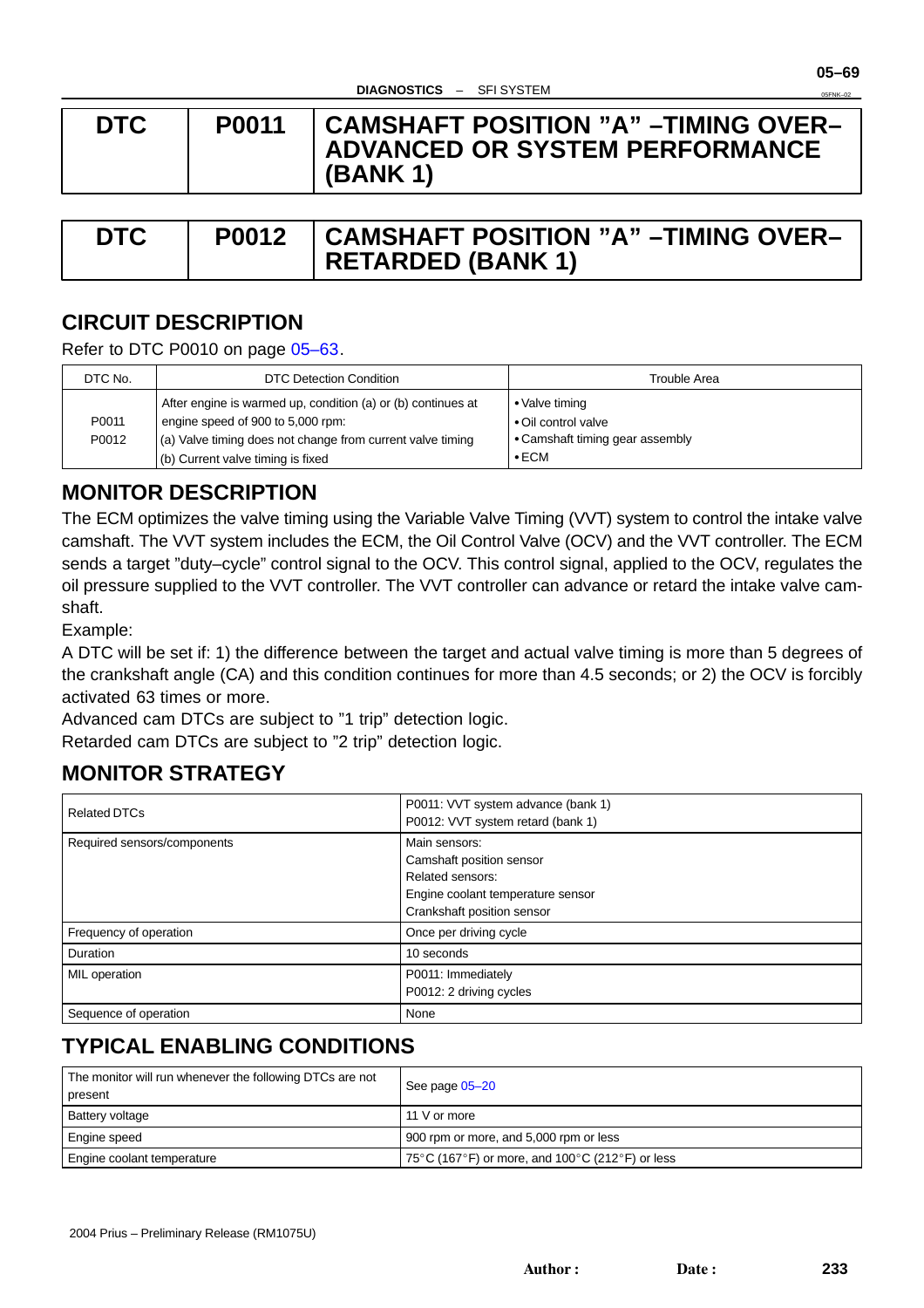# **TYPICAL MALFUNCTION THRESHOLDS**

| Duration time of the following condition (a) and (b) are met                | 4.5 seconds or more     |
|-----------------------------------------------------------------------------|-------------------------|
| (a) Following conditions are met:                                           | 1 & 2                   |
| 1. VVT control status                                                       | Feedback                |
| 2. Deviation of valve timing<br>(Target valve timing - Actual valve timing) | More than $5^{\circ}CA$ |
| (b) Response of valve timing                                                | sec/°CA or more         |

# **WIRING DIAGRAM**

Refer to DTC P0010 on page 05–63.

# **INSPECTION PROCEDURE**

HINT:

| Advanced timing over standard level<br>(Valve timing is out of specified range) | P0011 |
|---------------------------------------------------------------------------------|-------|
| Retarded timing over<br>(Valve timing is out of specified range)                | P0012 |

 $\bullet$ If DTC P0011 or P0012 is displayed, check the VVT system circuit.

 $\bullet$  Read freeze frame data using the hand–held tester or the OBD II scan tool. Freeze frame data records the engine condition when malfunction is detected. When troubleshooting, freeze frame data can help determine if the vehicle was running or stopped, if the engine was warmed up or not, if the air–fuel ratio was lean or rich, and other data from the time the malfunction occurred.

## **Hand–held tester:**

| CHECK VALVE TIMING(CHECK FOR LOOSE AND A JUMPED TOOTH OF TIMING |
|-----------------------------------------------------------------|
| $ $ CHAIN) (See page $14-6$ )                                   |

**OK: The match marks of crankshaft pulley and camshaft pulley are aligning.**

**NG ADJUST VALVE TIMING (See page 14–6)**

**OK**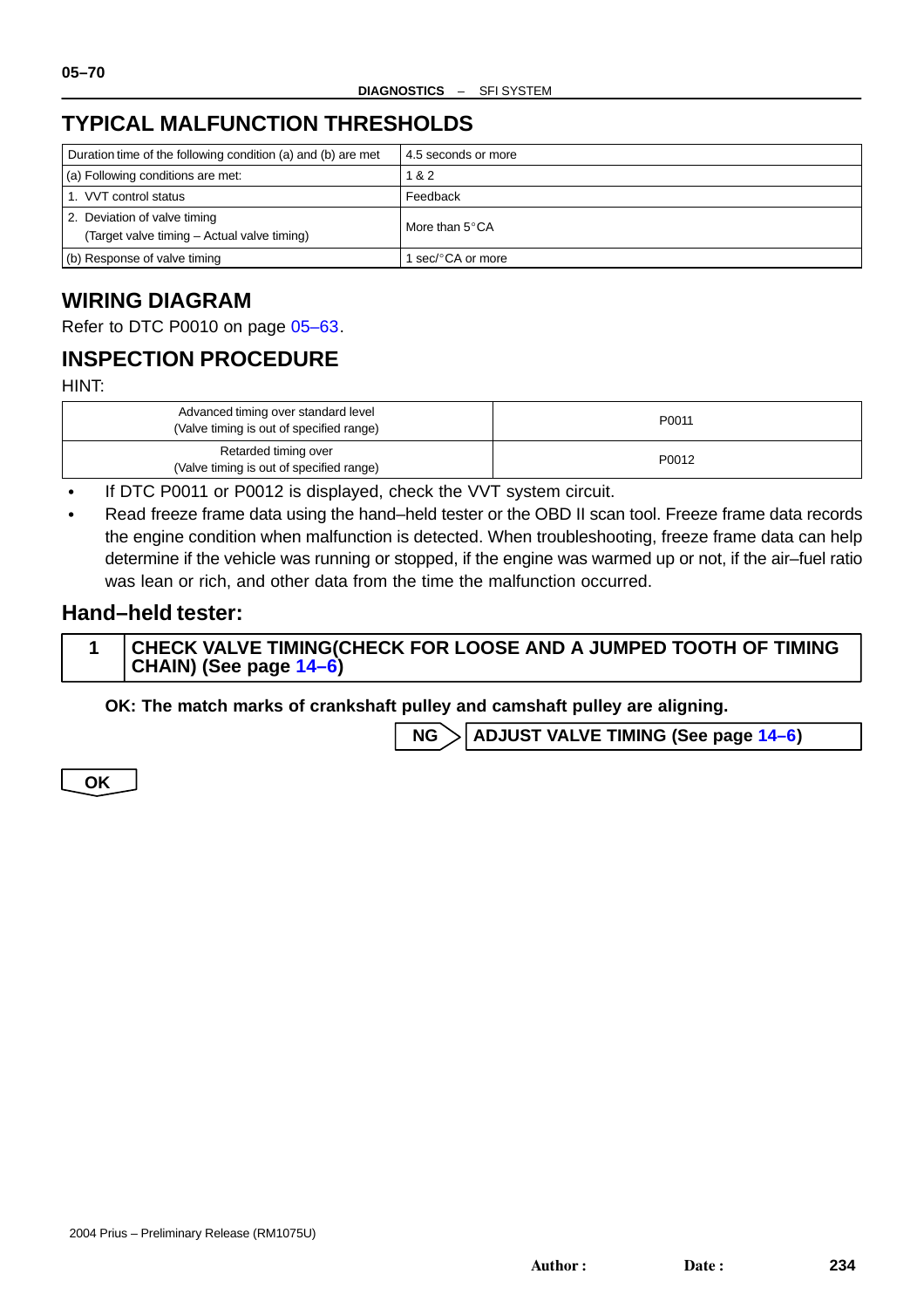### **2 PERFORM ACTIVE TEST BY HAND–HELD TESTER(OPERATE OCV)**

- (a) Connect the hand–held tester to the DLC3.
- (b) Turn the power switch ON (IG).
- (c) Turn the hand–held tester ON.
- (d) Put the engine in inspection mode (see page 05–1).
- (e) Start the engine and warm it up.
- (f) Select the item: DIAGNOSIS / ENHANCED OBD II / ENGINE AND ECT / ACTIVE TEST / VVT CTRL B1.
- (g) Using the hand–held tester, operate the OCV [and c](#page-0-0)heck the engine speed. **Standard:**

| <b>Tester Operation</b> | Specified Condition        |
|-------------------------|----------------------------|
| OCV is OFF              | Normal engine speed        |
| OCV is ON               | Rough idle or engine stall |

#### **NOTICE:**

**Do not drive the vehicle without deactivating inspection mode, otherwise damaging the transaxle may result.**



**OK**

## **3 CHECK IF DTC OUTPUT RECURS**

- (a) Clear the DTCs (see page 05–41).
- (b) Start the HV main system and warm the engine up.
- (c) Drive the vehicle with the shift position in B at vehicle speed of more than 44 mph (70 km/h) approximately for 10 minutes or more.
- (d) Read output DTCs using t[he hand](#page-0-0)–held tester.

#### **Standard: No DTC output.**

HINT:

\*: DTC P0011 or P0012 is output when a foreign object in engine oil is caught in some part of the system. These codes will stay registered even if the system returns to normal after a short time. Foreign objects are filtered out by the oil filter.

**OK VVT SYSTEM OK \***

**NG**

**05–71**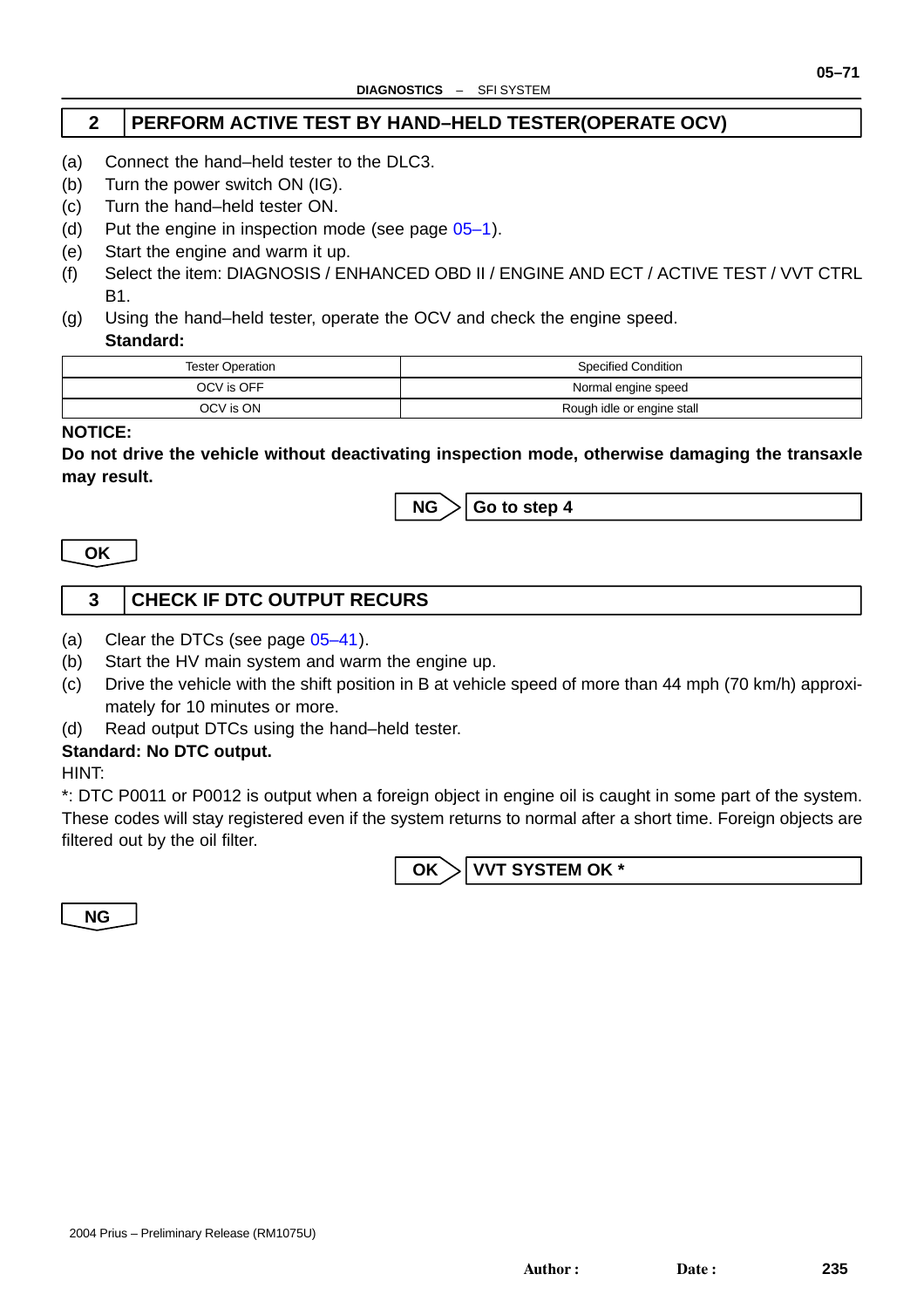

**OK**



**OK**

### **6 INSPECT CAMSHAFT TIMING OIL CONTROL VALVE ASSY(OCV) (See page 10–5)**

#### **OK: OCV has no contamination and moves smoothly.**

 $OK$   $\geq$  Go to step 8

**NG**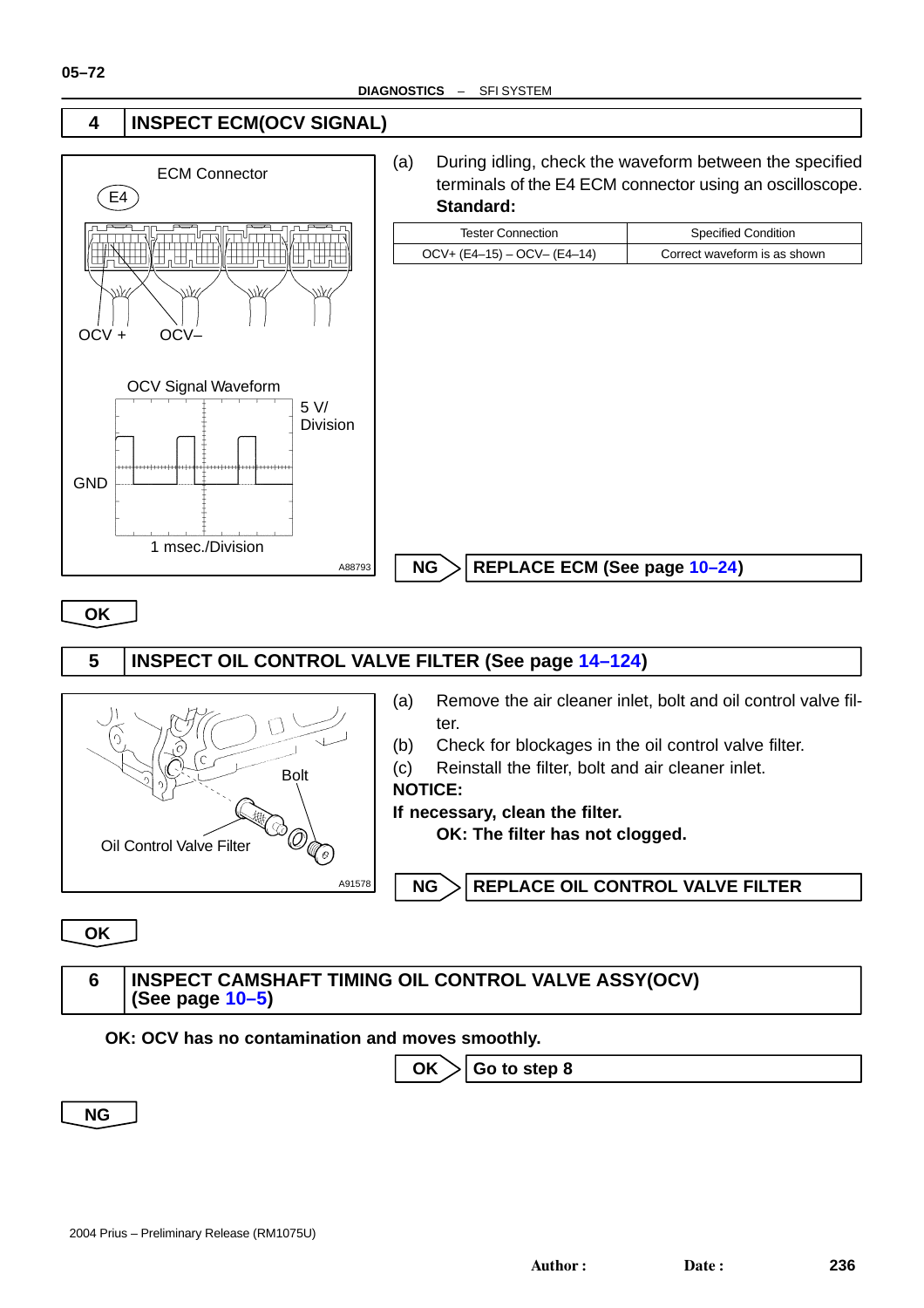## **7 REPLACE CAMSHAFT TIMING OIL CONTROL VALVE ASSY(OCV)**

#### **GO**

## **8 INSPECT CAMSHAFT TIMING GEAR ASSY (See page 14–95)**

 $OK$   $\geq$  Go to step 10

#### **NG**

## **9 REPLACE CAMSHAFT TIMING GEAR ASSY**

**GO**

## **10 CHECK IF DTC OUTPUT RECURS**

- (a) Clear the DTCs (see page  $05-41$ ).
- (b) Start the HV system, and warm the engine up.
- (c) Drive the vehicle with the shift position in B at vehicle speed of more than 44 mph (70 km/h) approximately for 10 minutes or more.
- (d) Read output DTCs using t[he hand](#page-0-0)–held tester.

#### **OK: No DTC output.**

HINT:

\*: DTC P0011 or P0012 is output when a foreign object in engine oil is caught in some part of the system. These codes will stay registered even if the system returns to normal after a short time. Foreign objects are filtered out by the oil filter.

OK > VVT SYSTEM OK \*

**NG**

**REPLACE ECM (See page 10–24)**

**05–73**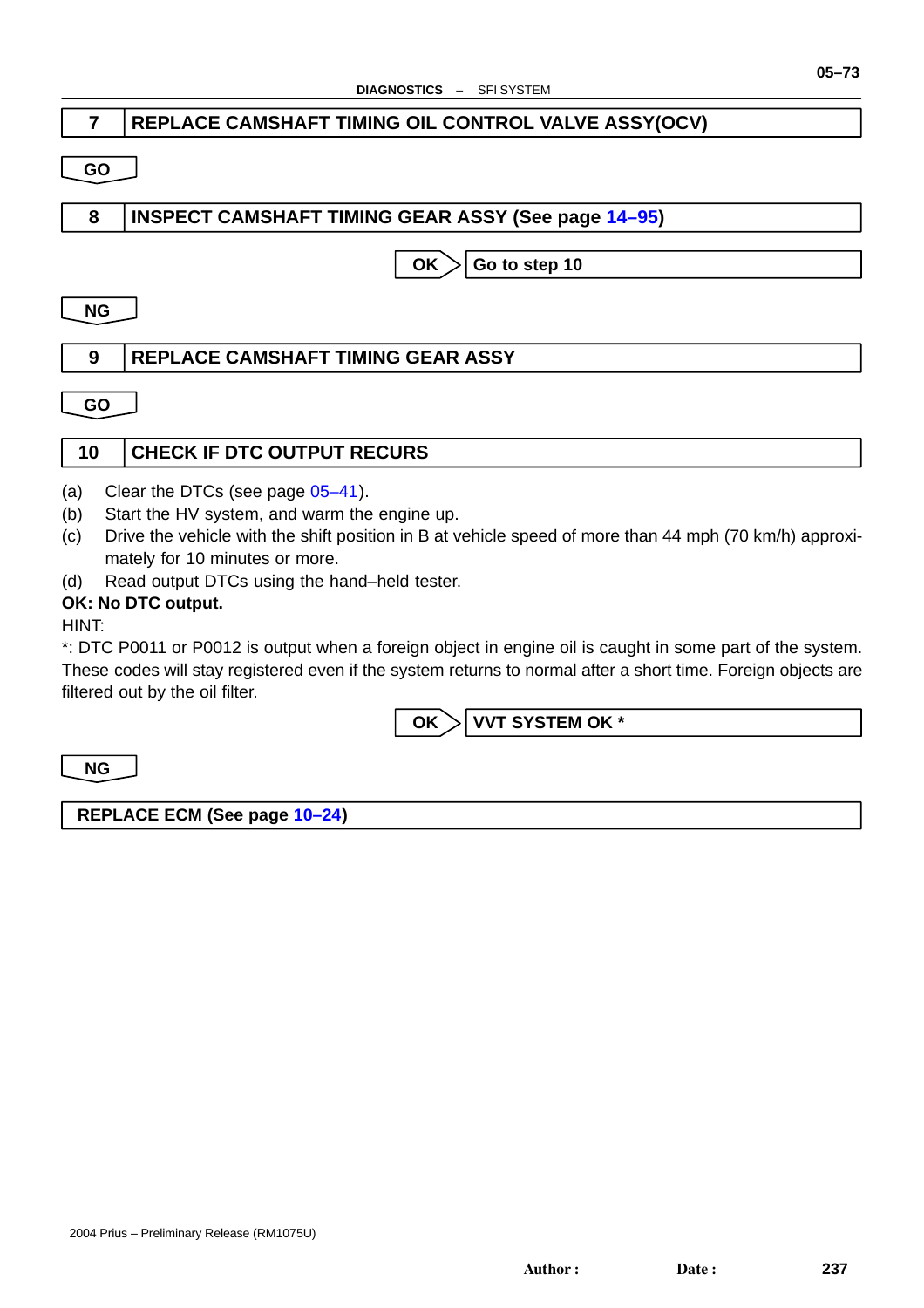# **OBDII scan tool (excluding hand–held tester):**

### **1 CHECK VALVE TIMING(CHECK FOR LOOSE AND A JUMPED TOOTH OF TIMING CHAIN) (See page 14–6)**

**OK: The match marks of crankshaft pulley and camshaft pulley are aligning.**

OK > ADJUST VALVE TIMING (See page 14–6)

**NG**

**05–74**

## **2 CHECK OPERATION OF OCV**



- (a) Put the engine in inspection mode.
- (b) Start the engine.

 $\mathsf{B}$   $\geq$  Go to step 4

- (c) Check the engine speed under conditions (1) and (2) below.
	- (1) Disconnect the C2 camshaft timing oil control valve connector.
	- (2) Apply the positive battery voltage between the terminals of the camshaft timing oil control valve.

#### **Result:**

A76968

| Proceed to | Check (1)           | Check (2)                  |  |
|------------|---------------------|----------------------------|--|
|            | Normal engine speed | Rough idle or engine stall |  |
|            | Other than above    | Other than above           |  |
|            |                     |                            |  |

(d) Reconnect the camshaft timing oil control valve connector.

**A**

## **3 CHECK IF DTC OUTPUT RECURS**

- (a) Clear the DTCs (see page 05–41).
- (b) Start the HV system, and warm the engine up.
- (c) Drive the vehicle with the shift position in B at vehicle speed of more than 44 mph (70 km/h) approximately for 10 minutes or more.
- (d) Read output DTCs using t[he OBD](#page-0-0) II scan tool.

## **OK: No DTC output.**

HINT:

\*: DTC P0011 or P0012 is output when a foreign object in engine oil is caught in some part of the system. These codes will stay registered even if the system returns to normal after a short time. Foreign objects are filtered out by the oil filter.

OK > VVT SYSTEM OK \*

**NG**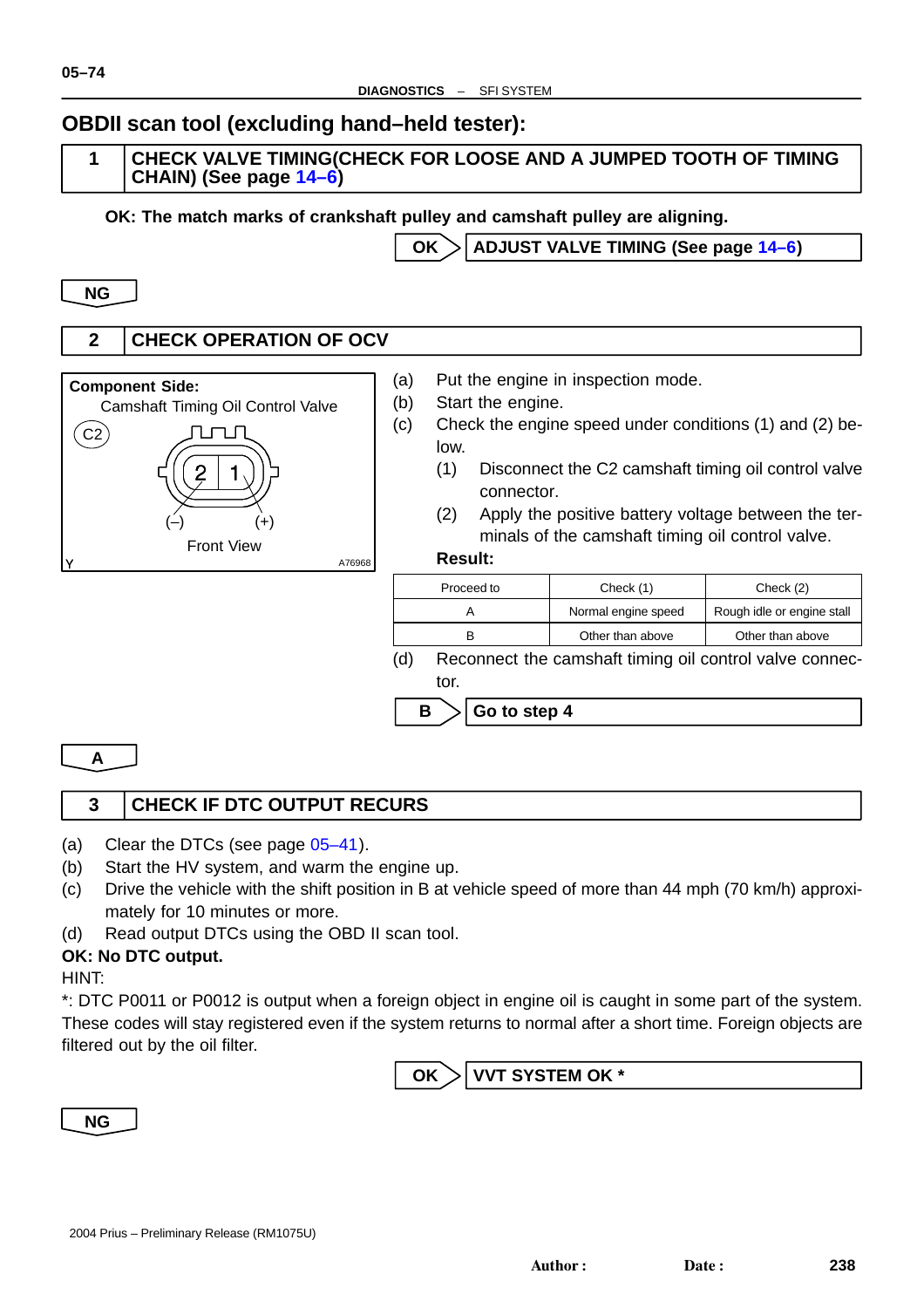



**OK**



**OK**

#### **6 INSPECT CAMSHAFT TIMING OIL CONTROL VALVE ASSY(OCV) (See page 10–5)**

#### **OK: OCV has no contamination and moves smoothly.**

 $OK$   $>$  Go to step 8

**NG**

#### **7 REPLACE CAMSHAFT TIMING OIL CONTROL V[AL](#page-7-0)VE ASSY(OCV)**

**GO**

2004 Prius – Preliminary Release (RM1075U)

**05–75**